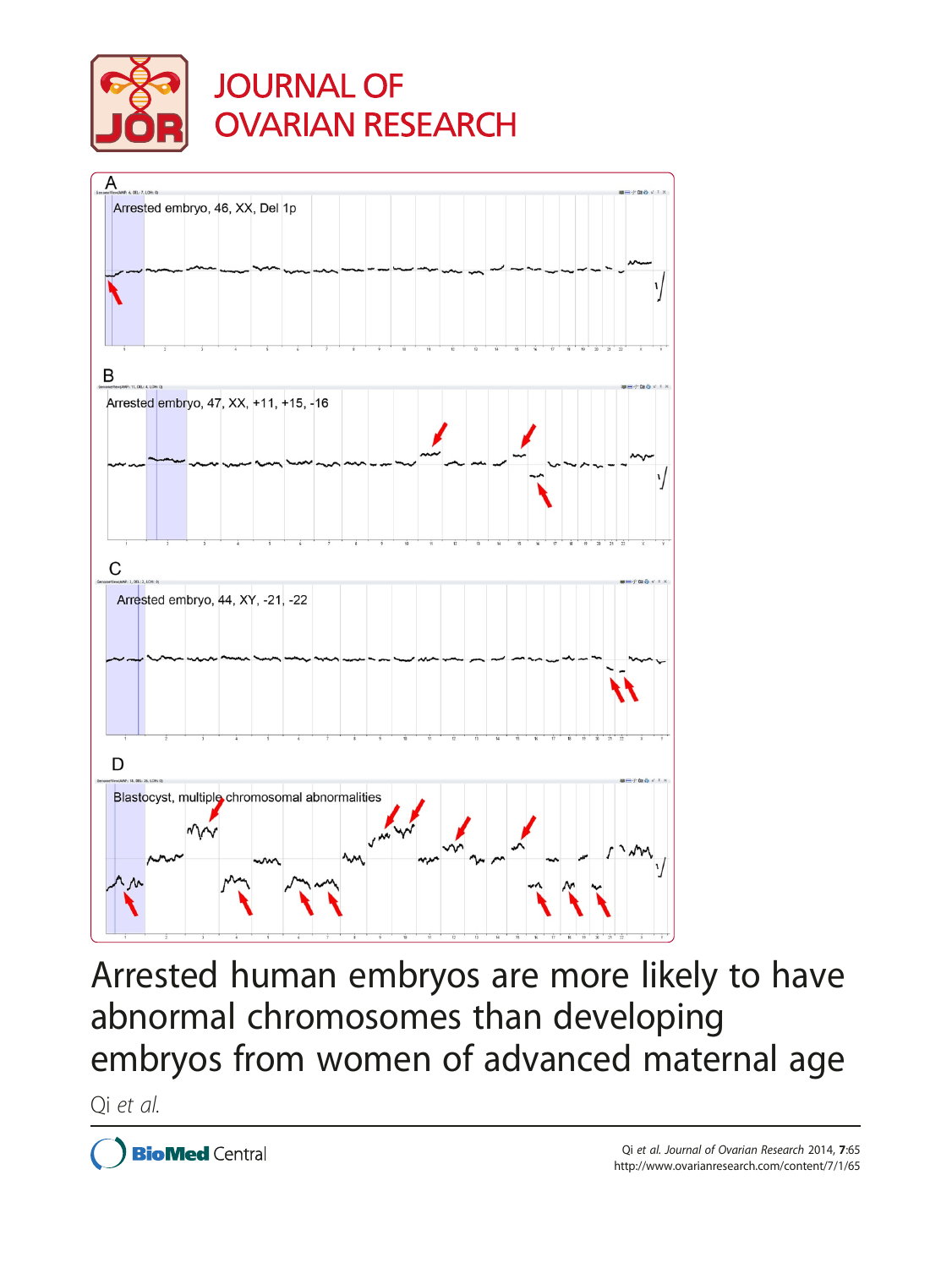## **RESEARCH CHINESE ARCHITECT IN THE SEARCH CHINESE ARCHITECT IN THE SEARCH**



# Arrested human embryos are more likely to have abnormal chromosomes than developing embryos from women of advanced maternal age

Shu-Tao Qi<sup>1</sup>, Li-Feng Liang<sup>1</sup>, Ye-Xing Xian<sup>1</sup>, Jian-Qiao Liu<sup>1,2</sup> and Weihua Wang<sup>1,3\*</sup>

## Abstract

Background: Aneuploidy is one of the major factors that result in low efficiency in human infertility treatment by in vitro fertilization (IVF). The development of DNA microarray technology allows for aneuploidy screening by analyzing all 23 pairs of chromosomes in human embryos. All chromosome screening for aneuploidy is more accurate than partial chromosome screening, as errors can occur in any chromosome. Currently, chromosome screening for aneuploidy is performed in developing embryos, mainly blastocysts. It has not been performed in arrested embryos and/or compared between developing embryos and arrested embryos from the same IVF cycle.

Methods: The present study was designed to examine all chromosomes in blastocysts and arrested embryos from the same cycle in patients of advanced maternal ages. Embryos were produced by routine IVF procedures. A total of 90 embryos (45 blastocysts and 45 arrested embryos) from 17 patients were biopsied and analyzed by the Agilent DNA array platform.

Results: It was found that 50% of the embryos developed to blastocyst stage; however, only 15.6% of the embryos (both blastocyst and arrested) were euploid, and most (84.4%) of the embryos had chromosomal abnormalities. Further analysis indicated that 28.9% of blastocysts were euploid and 71.1% were aneuploid. By contrast, only one (2.2%) arrested embryo was euploid while others (97.8%) were aneuploid. The prevalence of multiple chromosomal abnormalities in the aneuploid embryos was also higher in the arrested embryos than in the blastocysts.

**Conclusions:** These results indicate that high proportions of human embryos from patients of advanced maternal age are aneuploid, and the arrested embryos are more likely to have abnormal chromosomes than developing embryos.

Keywords: Aneuploidy, Arrested embryo, Blastocyst, Human

## Background

Human fertility, especially female fertility, declines dramatically in an age-dependent manner, mainly due to the decline of both quality and quantity of the oocyte and follicle pool with increasing maternal age [[1](#page-7-0),[2\]](#page-7-0). The proportion of oocytes with abnormal chromosomes also increases with maternal aging, which is a major factor causing aneuploid formation in the resulting embryos. Embryonic aneuploidy is also a major cause of failed embryo implantation and miscarriage; hence aneuploidy is considered to be one of the most important factors causing the low efficiency of in vitro fertilization (IVF) treatments. Due to high rates of aneuploidy in the embryos from patients of advanced maternal age [[3-7](#page-7-0)], several strategies have been carried out to select the euploid embryos for transfer so that the embryo implantation rate can be increased. One of these strategies is preimplantation genetic screening (PGS) by DNA microarray, which is able to examine all 23 pairs of chromosomes in the samples biopsied from embryos. It has been reported that significantly increased clinical pregnancy and embryo implantation rates were obtained after transfer of euploid blastocysts screened by DNA microarray [\[2,8,9](#page-7-0)].



© 2014 Qi et al.; licensee BioMed Central Ltd. This is an Open Access article distributed under the terms of the Creative Commons Attribution License [\(http://creativecommons.org/licenses/by/4.0\)](http://creativecommons.org/licenses/by/4.0), which permits unrestricted use, distribution, and reproduction in any medium, provided the original work is properly credited. The Creative Commons Public Domain Dedication waiver [\(http://creativecommons.org/publicdomain/zero/1.0/](http://creativecommons.org/publicdomain/zero/1.0/)) applies to the data made available in this article, unless otherwise stated.

<sup>\*</sup> Correspondence: [wangweihua11@yahoo.com](mailto:wangweihua11@yahoo.com) <sup>1</sup>

 $1$ Key Laboratory of Major Obstetrics Diseases of Guangdong Province, The Third Hospital Affiliated to Guangzhou Medical University, Guangdong, China 3 Houston Fertility Institute/Houston Fertility Laboratory, Houston, Texas, USA Full list of author information is available at the end of the article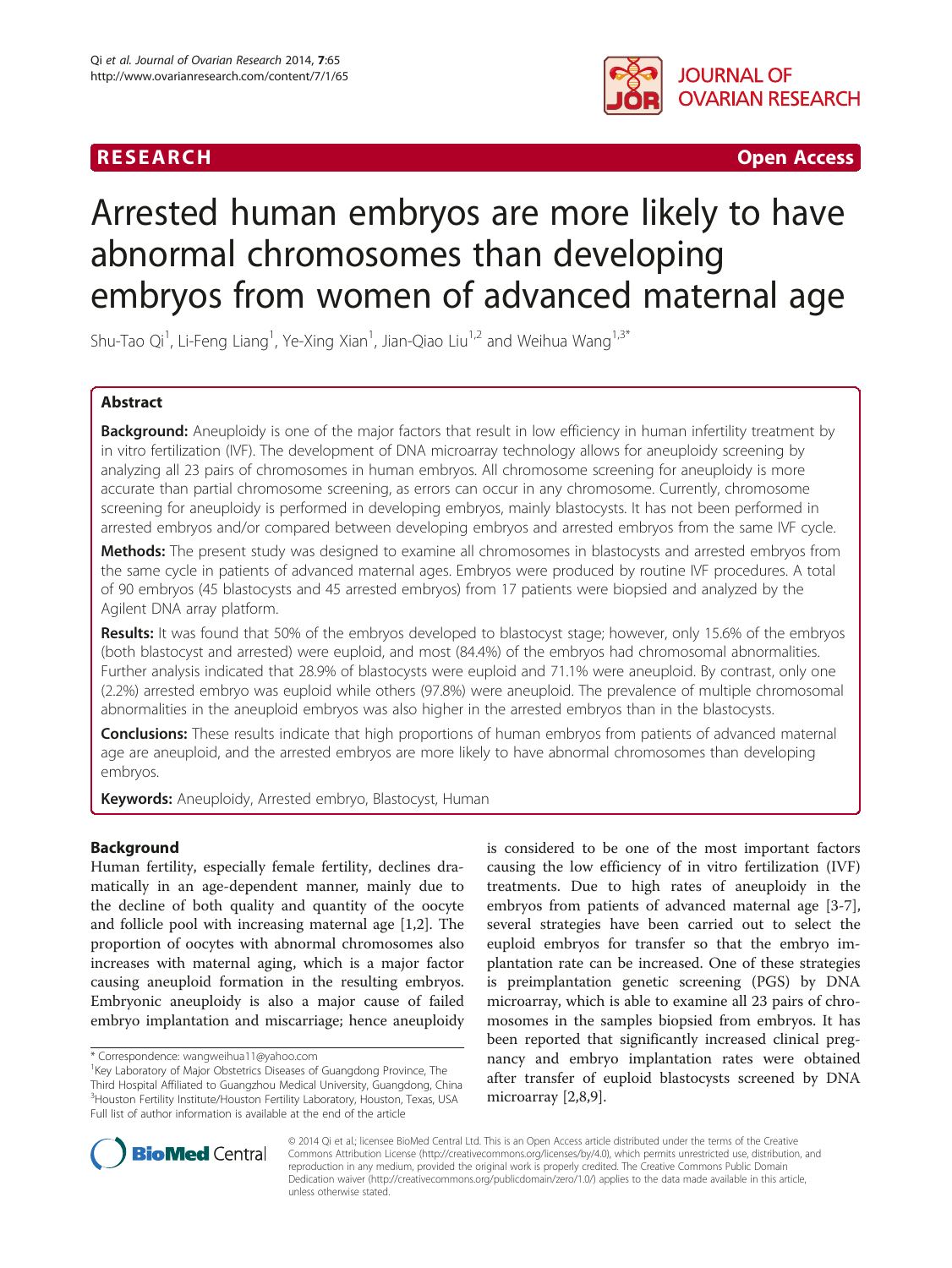Currently, PGS is performed in samples biopsied from polar bodies [\[10](#page-7-0)-[13](#page-7-0)], cleavage embryos [[14,15](#page-7-0)] or blastocysts [[16,17\]](#page-7-0). It has been found that blastocysts have less mosaicism than cleavage embryos, thus most laboratories prefer blastocyst biopsy, in which multiple cells from the trophectoderm (TE) are biopsied and used for screening [[8,9](#page-7-0)]. It is estimated that approximately 40-70% of human embryos produced by IVF are able to develop to blastocyst while others arrest at different earlier stages [[18](#page-7-0)-[22](#page-7-0)]. PGS is usually performed in the blastocysts, not in the arrested embryos because the information in the arrested embryos is of no clinical value. However, for better understanding of the mechanisms of embryo development and aneuploid formation, it is necessary to investigate the effects of chromosome integrity, in addition to embryo quality, on embryo development.

Previously, when fluorescence in-situ hybridization (FISH) technology was used for examination of 5-12 chromosomes in human embryos, it was found that a number of the arrested embryos were euploid [[18](#page-7-0)], but it is still unknown whether these embryos are truly euploid or not. It was found that chromosome abnormalities occurred in any chromosome when embryos were examined by 24 chromosome microarray, and the proportion of abnormal 13, 18, 21, X and Y chromosomes (the most common chromosomes for FISH analysis) only accounted for 25% of all abnormities [\[2,23\]](#page-7-0). Previous studies also indicated that embryos screened by FISH technology had lower or similar implantation rates as compared with non-screened embryos [\[5,24,25\]](#page-7-0). These results indicate that the information obtained by FISH technology is not accurate to represent the chromosomal status of an embryo.

Due to the lack of information on the prevalence of chromosome abnormities in arrested human embryos, it is essential to examine all 23 pairs of chromosomes in the cohort of embryos produced from the same cycle in the patients so that the data can be compared directly between developing embryos and arrested embryos. The collected information would be useful to study the mechanism(s) by which some human embryos are unable to develop to blastocyst and arrest at different earlier stages and/or undergo fragmentation. Therefore, in the present study, experiments were designed to examine all chromosomes by DNA microarray in the blastocysts and arrested embryos in patients undergoing IVF and PGS.

## Methods

## Ethics

All patients undergoing IVF and PGS signed written consents for the laboratory manipulations and tests of the resulting embryos. This study was approved by the Institutional Review Board at The Third Hospital Affiliated to Guangzhou Medical University.

## Patient preparations for egg retrieval and PGS

Patients received PGS service because they were of advanced maternal age and needed aneuploidy screening of their embryos before transfer. For oocyte collection, patients were treated with a mixed protocol of human menopausal gonadotropin and a GnRH antagonist. The follicle stimulation hormone products (Follistim, Gonal-F, or Bravelle plus Menopure) were usually initiated within the first 2-3 days after the period began with a starting dose between 150 and 375 iu per day. The dose was adjusted as the stimulation progressed. Human chorionic gonadotropin (hCG) was injected at a dose of 5000-10000 units to induce final oocyte maturation when at least two dominant follicles reached a diameter of 18 mm. Eggs were retrieved via transvaginal ultrasound between 35–37 hours after hCG administration.

## Fertilization, embryo culture and embryo biopsy

Oocytes were cultured for 4-5 hours and the surrounding cumulus cells were removed in a HEPES-buffered medium containing 40 iu hyaluronidase, and the mature (metaphase II) oocytes were inseminated by intracytoplasmic sperm injection (ICSI). Fertilization was examined 16-18 hours after ICSI, and zygotes were cultured in a Global medium ([IVFonline.com\)](http://IVFonline.com) supplemented with 10% serum protein substitute (SPS, IVFonline) at 37°C in a humidified atmosphere of 5.5%  $CO_2$ , 5%  $O_2$  and balanced nitrogen until day 6 after insemination. On day 3, a hole of about 20 μm was opened on the zona pellucida with a laser generated by a ZILOS-tk laser system (Hamilton Thorne Bioscience Inc., NJ USA). On day 5, embryos were checked to see if a blastocyst had formed and if cells began to hatch from the opening in the zona pellucida. If some cells started to hatch, approximately three to five TE cells were biopsied using a 20-μm polished biopsy pipette with assisted cutting by laser. Blastocyst biopsy was performed on TE cells on day 5 or 6 depending on blastocyst development rate. The embryos that did not develop to blastocyst on day 6 were considered arrested, and up to five blastomeres were biopsied from these embryos. The biopsied cells were washed with a washing buffer, placed in tubes with cell lysis buffer and then frozen before being processed for microarray.

## Microarray with Agilent DNA array platform

The Agilent array platform was used to examine the chromosomes in the samples. The application of the Agilent DNA microarray platform in human embryos has been validated in the previous study, and the results were comparable to those obtained with other DNA microarray platforms, including the most common BluGnome platform [[26,27](#page-8-0)]. Briefly, amplified samples were labeled with Cy3 using a SureTag DNA labeling kit. Labeled samples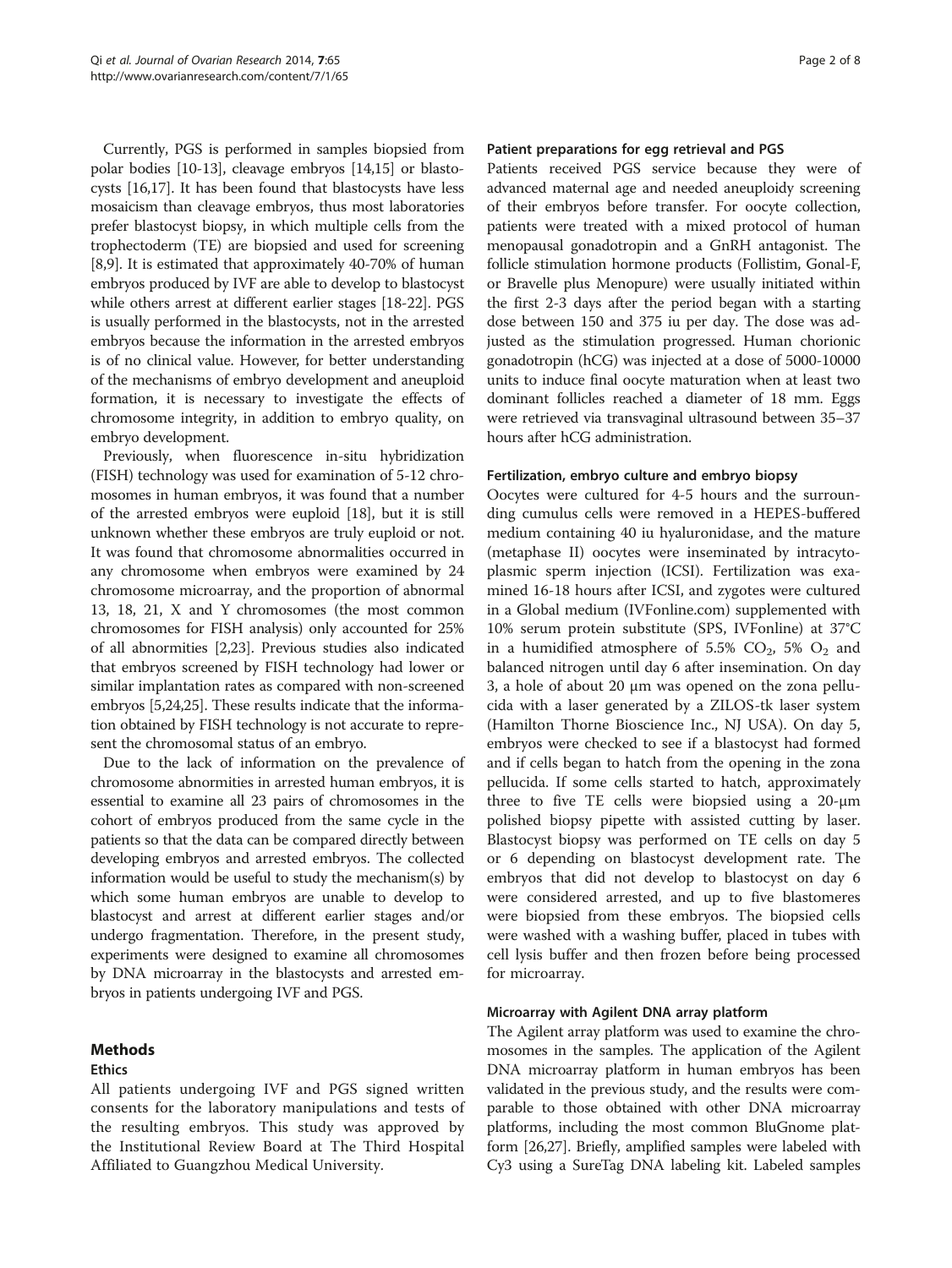were then mixed with Cy5 control labeled samples. The labeled samples and controls were purified with a SureTag DNA labeling purification column, dried, dissolved in hybridization buffer containing Cot-1 DNA, 10 × blocking agent, and  $2 \times HI-RPM$  hybridization buffer, and loaded onto a SurePrint G3 60 K Oligo Microarray. After overnight hybridization at 65°C, microarrays were washed following Agilent washing protocol. Microarrays were scanned with a SureScan Microarray Scanner at 3 μM. Scanned images were analyzed by Cytogenomics software following Agilent comparative genomic hybridization (CGH) data analysis protocol.

## Statistical analysis

The data were analyzed by ANOVA and differences between groups were analyzed by chi-square test.  $P < 0.05$ was considered statistically significant.

## Results

## High proportions of human embryos were aneuploid and the aneuploid rate increased with maternal age

A total of 90 embryos from 17 patients were analyzed after biopsy and microarray. As shown in Table 1, 14 (15.6%) embryos were euploid with normal 23 pairs of chromosomes, and 76 embryos (84.4%) were either aneuploid with single or multiple chromosome abnormalities, or euploid with chromosomal deletion or duplication (Figure [1\)](#page-5-0). We categorized these patients into two groups based on their maternal ages (36-39 and 40-45 years old). As shown in Table 1, the aneuploid rate (93.3%) in the patients aged 40 to 45 years was significantly ( $P < 0.05$ ) higher than that in the patients aged 36 to 39 years (75.6%).

## No significant difference was found in the developmental potential of embryos between younger patients and older patients

During IVF, approximately 50% of zygotes are able to develop to blastocysts while others (~50%) may arrest before blastocyst stage. When we analyzed the relationship

between the developmental potential of embryos and maternal age, we found that the blastocyst rate (55.6%) was higher for the patients aged 36-39 years old than that of patients aged 40-45 years old (44.4%) (Table 1) but the difference was not statistically significant ( $P > 0.05$ , Table 1).

## More euploid embryos can develop to blastocysts than aneuploid embryos

When the relationship between the developmental potential of embryos and their chromosome integrity was examined, it was found that 92.9% of the euploid embryos developed to blastocysts, while only 42.1% of the aneuploid embryos developed to blastocysts (Figure [2\)](#page-5-0), which was significantly ( $P < 0.01$ ) lower than that from euploid embryos. This suggests that aneuploidy could significantly decrease the developmental potential of embryos.

## Arrested embryos are more likely to have abnormal chromosomes than developing embryos

As aneuploidy significantly influences embryo development, we predicted that more arrested embryos would be aneuploid. Indeed, as shown in Figure [3](#page-5-0), we found that 44 out of 45 arrested embryos (97.8%) were aneuploid, which was significantly ( $P < 0.01$ ) higher than the rate (71.1%) in the developing embryos (blastocysts) (Figure [3](#page-5-0)), indicating that arrested embryos are more likely to have abnormal chromosomes than developing embryos.

When we further examined the chromosome distribution and the types of aneuploidies in the aneuploid embryos, as shown in Figure [4,](#page-6-0) we did not find significant differences in the chromosomal distribution between blastocysts and arrested embryos in terms of monosomy (25 vs 18.2%) and trisomy (21.9 vs 9.1%). However, more arrested embryos had multiple chromosomal abnormalities (complex: 72.3%) than blastocysts (53.1%). Errors occurred randomly in chromosomes, and there was no obvious difference between blastocysts and arrested embryos.

| <b>Observation</b>                            | Age (years)   |               |              |
|-----------------------------------------------|---------------|---------------|--------------|
|                                               | 36-39         | 40-45         | <b>Total</b> |
| No. of cases                                  | 8             | 9             | 17           |
| Total number of embryos biopsied and examined | 45            | 45            | 90           |
| No. (%)* of embryos with normal chromosomes   | 11 $(24.4)^a$ | $3(6.7)^{b}$  | 14 (15.6)    |
| No. (%)* of embryos with abnormal chromosomes | 34 $(75.6)^a$ | 42 $(93.3)^b$ | 76 (84.4)    |
| No. (%)** of developing embryos (blastocysts) | 25(55.6)      | 20(44.4)      | 45 (50)      |
| No. (%)** of arrested embryos                 | 20 (44.4)     | 25 (55.6)     | 45 (50)      |

Table 1 Microarray analysis of human embryos

\*Percentages of embryos with normal (euploid) or abnormal (aneuploidy) chromosomes.

\*\*Percentages of embryos developed to blastocyst stage or arrested at earlier stages.

abp <0.05 within the same row.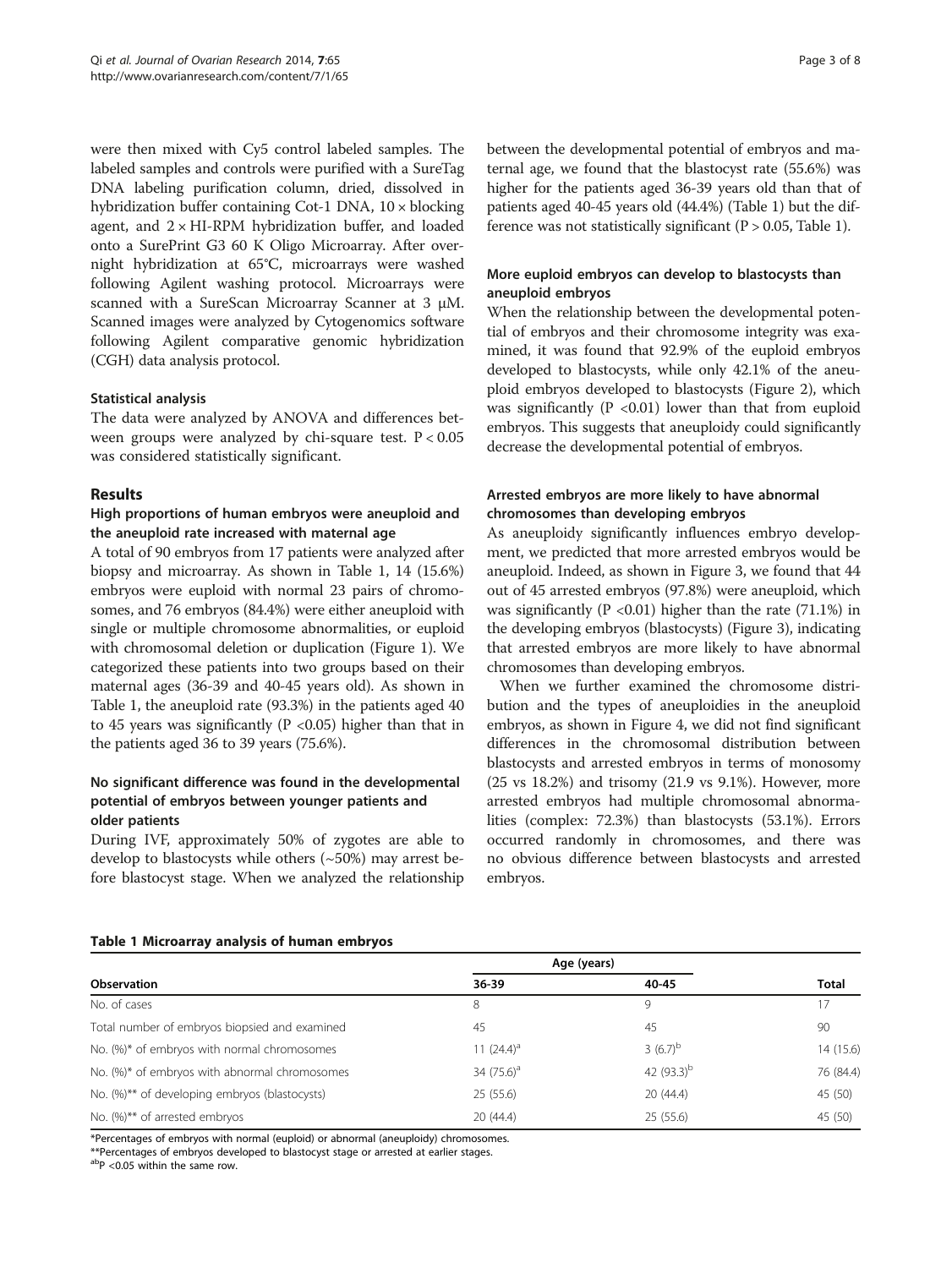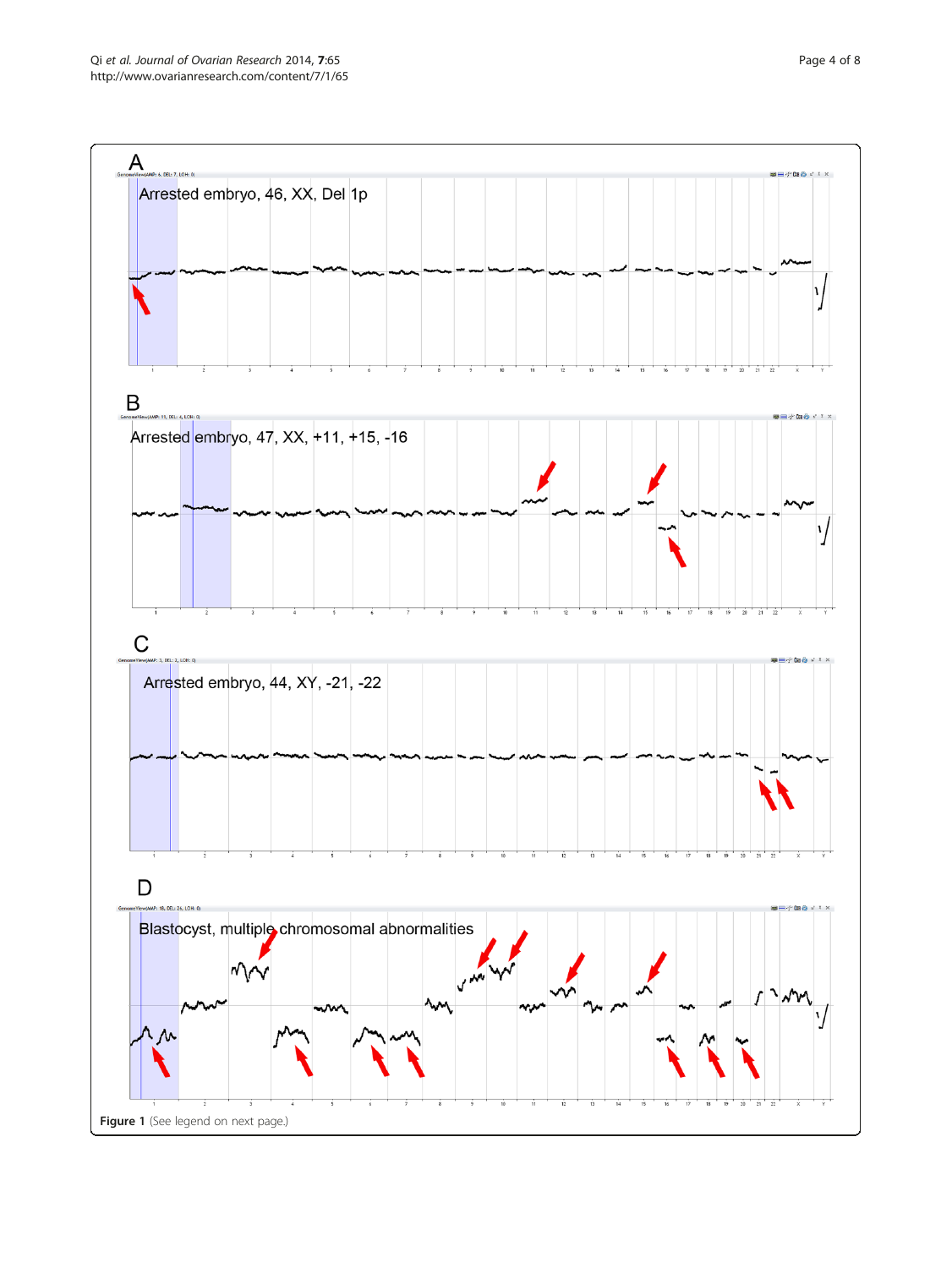#### <span id="page-5-0"></span>(See figure on previous page.)

Figure 1 PGS charts of human embryo samples with different types of chromosome abnormalities analyzed by the Agilent DNA array platform. (A) An arrested embryo had euploid cells with partial chromosome deletion (46, XX, Del 1p). (B) An arrested embryo had multiple (47, XX, +11, +15, -16) chromosome errors. (C) An arrested embryo had multiple (44, XY, -21, -22) chromosome errors. (D) A blastocyst had multiple chromosomal abnormalities. Arrows indicate chromosome errors.

## **Discussion**

In the present study, we examined all 23 pairs of chromosomes in both blastocysts and arrested embryos from the same cycle in patients undergoing IVF and PGS by DNA microarray. The results indicate that almost all arrested embryos are aneuploid and the occurrence of aneuploidy in the blastocysts is closely related with maternal age.

It is well known that advanced maternal age is correlated with higher rates of embryonic aneuploidy [\[3-7](#page-7-0)]. In the present study, we found that a high proportion (84.4% in all embryos and 71.1% in blastocysts) of human embryos from patients of advanced maternal age was aneuploid, and the rates increased with maternal age. These results were consistent with those reported previously by others [[2,3,5,7,8,22,23,](#page-7-0)[28\]](#page-8-0). However, the aneuploid rate observed in the present study was higher than those reported in the previous studies [\[2,3,22,23](#page-7-0)]. One of the reasons for this high aneuploid rate in the arrested embryos may be due to the small sample size observed in the present study; thus the data may not represent larger populations of IVF patients. Another reason may be due to the embryo quality and patient population. The arrested embryos in the present study stopped development on day 3, but the biopsy and DNA array test were performed on day 6. Thus, the prolonged culture may have caused DNA degeneration or damages; this may also be an explanation of why more arrested embryos had multiple (complex) chromosomal abnormalities than blastocysts. Patient ages may be the major factor causing aneuploid formation in the present study. In a previous study with patients aged 37-46 years old, it was found that 55-80% of embryos were aneuploid when FISH probes were used [[3\]](#page-7-0). We had a similar patient population in this study, but the aneuploid rate was higher than the results reported previously [[3](#page-7-0)]. We examined all chromosomes but only 7 chromosomes were examined in the previous study [[3\]](#page-7-0). Based on our previous study, chromosomal anomalies could occur in any chromosome, and the proportions of anomalies in the most common 5 chromosomes (13, 18, 21, X and Y) accounted for only 25% of total abnormal chromosomes. High aneuploid rates in human blastocysts were also reported in a recent study with 15,169 samples, in which the authors found that all samples could be aneuploid in 30-55% of the patients of advanced maternal age (42-45 years old) [[28](#page-8-0)]. Taking into account these results, the high aneuploid rate observed in the present study should be related to the patients' ages and embryo quality.

Aneuploidy could lead to reduced implantation and high miscarriage rates, but little is known about its mechanisms. Embryos usually arrest at various developmental stages for various reasons, such as culture conditions, patients' ages and ovarian stimulation protocols. However, it is not known whether aneuploidy can directly influence embryo development. In the present study, we compared chromosome errors in the blastocysts and arrested embryos at various earlier stages and it was found that more euploid embryos developed to blastocyst than aneuploid embryos. These results indicate that aneuploidy can affect embryo development. We also found that not only more arrested embryos were aneuploid, but also more chromosomes had errors in the arrested embryos than in blastocysts. These results may explain the reasons that women of advanced age have lower embryo implantation rates,

![](_page_5_Figure_8.jpeg)

![](_page_5_Figure_9.jpeg)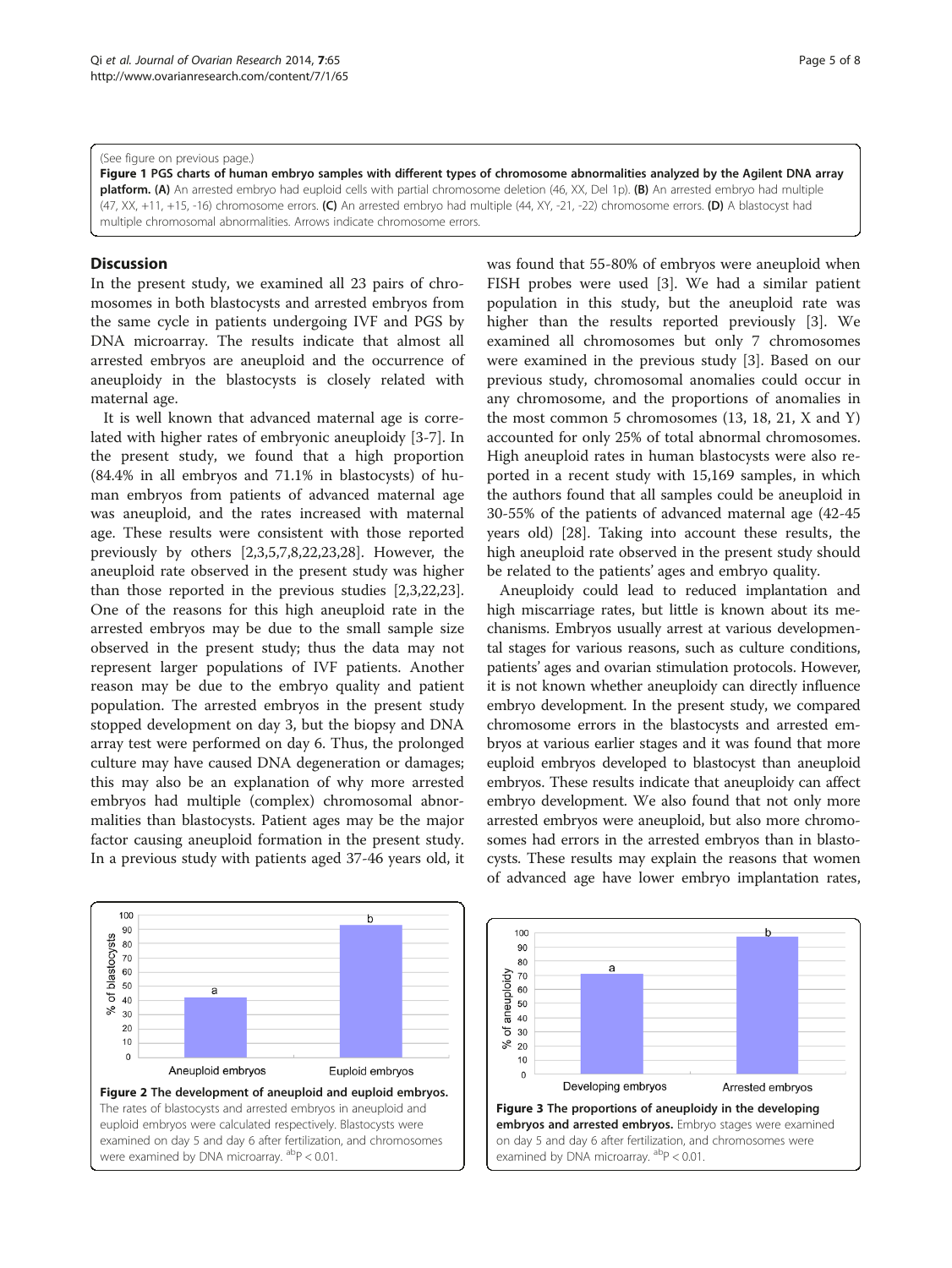higher miscarriage rates and more birth defects, as compared to younger women.

Because maternal age increases the risk of aneuploidy, aneuploidy in turn affects implantation and causes miscarriage, PGS can be used to select embryos with normal chromosomes for transfer to improve implantation and pregnancy rates. However, previous FISH-based PGS did not increase the implantation and pregnancy rates due to its technical limitations (partial chromosome screening) [[5,23](#page-7-0)-[25](#page-7-0)]. DNA microarray technology has now replaced the FISH technology, as it can be used to examine all 23 pairs of chromosomes. It has been reported that transfer of euploid embryos screened by DNA microarray based PGS can significantly increase clinical pregnancy and embryo implantation rates [\[2,8,9](#page-7-0)]. The data obtained in the present study and previous studies clearly indicate that aneuploidy exists extensively in human embryos from patients of advanced maternal age, and PGS by DNA microarray is strongly recommended for these patients.

It was believed that the quality of embryos from younger patients may be better than those from older patients, so we assumed that the development rate of embryos from patients of advanced maternal age may be lower than that of younger patients. In the present study, we found that the blastocyst development rate was slightly higher in the younger patients than in the older patients. However, our data did not show a statistical difference between the two groups. This may be due to the patient population and small sample size in the present study. The data were mainly collected from older patients aged more than 37 years old in the present study. This population of patients is usually considered as the patients of advanced maternal age. Thus the younger patients in the present study may not represent the typical population of younger patients (less than 35 years old) undergoing IVF. Furthermore, the small sample size used in the present study may mask the differences, if such differences exist. Therefore, further studies with

<span id="page-6-0"></span>![](_page_6_Figure_3.jpeg)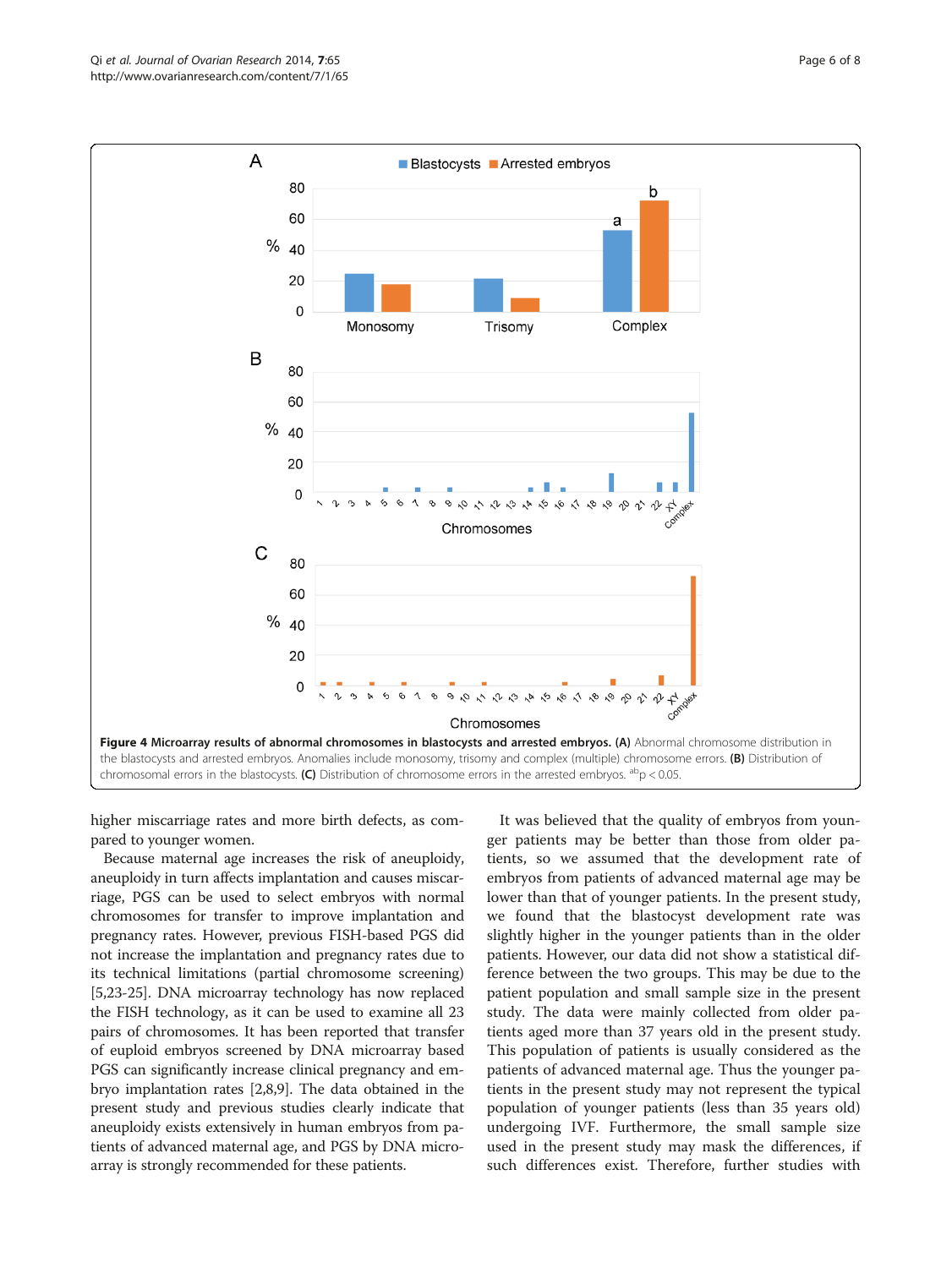<span id="page-7-0"></span>more samples from various ages of patients remain necessary for a clearer conclusion to be drawn. Currently, most clinics also offer blastocyst transfer to patients of advanced maternal age, but reduced embryo implantation still exists in these patients, indicating that aneuploidy could be the main reason affecting embryo implantation after transfer.

Many studies have been conducted in an effort to reveal the mechanisms of aneuploid origination in embryos from patients of advanced maternal age. It has been reported that maternal aging can dramatically influence the meiotic spindle assembly process in mammals [[29](#page-8-0)-[34](#page-8-0)], leading to spindle disorganization and chromosome segregation errors, which in turn cause aneuploid formation. In addition, the deterioration of sister chromatid cohesion [[35](#page-8-0)-[40\]](#page-8-0) and failure of the spindle assembly checkpoint [[41](#page-8-0)-[44\]](#page-8-0) in the oocytes are also crucial reasons for aneuploid formation.

## Conclusions

In conclusion, our present results demonstrate that high proportions of human embryos from patients of advanced maternal age are aneuploid, and the arrested embryos are more likely to have abnormal chromosomes than developing embryos. Most arrested embryos have multiple chromosome anomalies, indicating that the factors causing aneuploidy may also affect embryo development, but the detailed relationship between embryo development and aneuploidy needs further investigation.

#### Abbreviations

IVF: In vitro fertilization; PGS: Preimplantation genetic screening; FISH: Fluorescence in-situ hybridization; hCG: Human chorionic gonadotropin; ICSI: Intracytoplasmic sperm injection; TE: Trophectoderm; CGH: Comparative genomic hybridization.

#### Competing interest

We declare that we have no conflict of interest.

#### Authors' contributions

SQ and WW carried our study design and did the study. SQ, LL, YX, JL and WW did statistical analysis, and drafted manuscript. All authors read and approved the final manuscript.

#### Author details

<sup>1</sup> Key Laboratory of Major Obstetrics Diseases of Guangdong Province, The Third Hospital Affiliated to Guangzhou Medical University, Guangdong, China. <sup>2</sup> Reproductive Medicine Center, the Third Hospital Affiliated to Guangzhou Medical University, Guangdong, China. <sup>3</sup>Houston Fertility Institute/Houston Fertility Laboratory, Houston, Texas, USA.

#### Received: 17 March 2014 Accepted: 10 June 2014 Published: 13 June 2014

## References

- 1. te Velde ER, Pearson PL: The variability of female reproductive ageing. Hum Reprod Update 2002, 8:141–154.
- Liu J, Wang W, Sun X, Liu L, Jin H: DNA microarray reveals that high proportions of human blastocysts from women of advanced maternal age are aneuploid and mosaic. Biol Reprod 2012, 87:148.
- 3. Platteau P, Staessen C, Michiels A, Van Steirteghem A, Liebaers I: Preimplantation genetic diagnosis for aneuploidy screening in women older than 37 years. Fertil Steril 2005, 84:319–324.
- 4. Chiang T, Schultz RM, Lampson MA: Meiotic origins of maternal age-related aneuploidy. Biol Reprod 2012, 86:1–7.
- Hardarson T, Hanson C, Lundin K, Hillensjo T, Nilsson L: Preimplantation genetic screening in women of advanced maternal age caused a decrease in clinical pregnancy rate: a randomized controlled trial. Hum Reprod 2008, 23:2806–2812.
- 6. Jones KT: Meiosis in oocytes: predisposition to aneuploidy and its increased incidence with age. Hum Reprod Update 2008, 14:143–158.
- 7. Munne S, Sandalinas M, Escudero T, Marquez C, Cohen J: Chromosome mosaicism in cleavage-stage human embryos: evidence of a maternal age effect. Reprod Biomed Online 2002, 4:223–232.
- 8. Schoolcraft WB, Treff NR, Ferry K, Stevens JM, Katz-Jaffe MG: First clinical application of SNP microarray based 24 chromosome aneuploidy screening of human blastocysts. Fertil Steril 2010, 94:S23–S24.
- 9. Yang Z, Liu J, Collins GS, Salem SA, Liu X: Selection of single blastocysts for fresh transfer via standard morphology assessment alone and with array CGH for good prognosis IVF patients: results from a randomized pilot study. Mol Cytogenet 2012, 5:24.
- 10. Verlinsky Y, Rechitsky S, Evsikov S, White M, Cieslak J: Preconception and preimplantation diagnosis for cystic fibrosis. Prenat Diagn 1992, 12:103–110.
- 11. Strom CM, Ginsberg N, Rechitsky S, Cieslak J, Ivakhenko V: Three births after preimplantation genetic diagnosis for cystic fibrosis with sequential first and second polar body analysis. Am J Obstet Gynecol 1998, 178:1298–1306.
- 12. Rechitsky S, Strom C, Verlinsky O, Amet T, Ivakhnenko V: Accuracy of preimplantation diagnosis of single-gene disorders by polar body analysis of oocytes. J Assist Reprod Genet 1999, 16:192-198.
- 13. Munne S, Dailey T, Sultan KM, Grifo J, Cohen J: The Use of First Polar Bodies for Preimplantation Diagnosis of Aneuploidy. Hum Reprod 1995, 10:1014–1020.
- 14. Inzunza J, Iwarsson E, Fridstrom M, Rosenlund B, Sjoblom P: Application of single-needle blastomere biopsy in human preimplantation genetic diagnosis. Prenat Diagn 1998, 18:1381–1388.
- 15. De Vos A, Van Steirteghem A: Aspects of biopsy procedures prior to preimplantation genetic diagnosis. Prenat Diagn 2001, 21:767–780.
- 16. Veiga A, Sandalinas M, Benkhalifa M, Boada M, Carrera M: Laser blastocyst biopsy for preimplantation diagnosis in the human. Zygote 1997, 5:351–354.
- 17. Boada M, Carrera M, De la Iglesia C, Sandalinas M, Barri PN: Successful use of a laser for human embryo biopsy in preimplantation genetic diagnosis: Report of two cases. J Assist Reprod Genet 1998, 15:302–307.
- 18. Ruangvutilert P, Delhanty JD, Serhal P, Simopoulou M, Rodeck CH: FISH analysis on day 5 post-insemination of human arrested and blastocyst stage embryos. Prenat Diagn 2000, 20:552–560.
- 19. Schoolcraft WB, Gardner DK, Lane M, Schlenker T, Hamilton F: Blastocyst culture and transfer: analysis of results and parameters affecting outcome in two in vitro fertilization programs. Fertil Steril 1999, 72:604–609.
- 20. Gardner DK, Vella P, Lane M, Wagley L, Schlenker T: Culture and transfer of human blastocysts increases implantation rates and reduces the need for multiple embryo transfers. Fertil Steril 1998, 69:84–88.
- 21. Gardner DK, Lane M: Culture and selection of viable blastocysts: a feasible proposition for human IVF? Hum Reprod Update 1997, 3:367-382
- 22. Schoolcraft WB, Katz-Jaffe MG, Stevens J, Rawlins M, Munne S; Preimplantation aneuploidy testing for infertile patients of advanced maternal age: a randomized prospective trial. Fertil Steril 2009, 92:157–162.
- 23. Baart EB, Martini E, van den Berg I, Macklon NS, Galjaard RJ: Preimplantation genetic screening reveals a high incidence of aneuploidy and mosaicism in embryos from young women undergoing IVF. Hum Reprod 2006, 21:223–233.
- 24. Mastenbroek S, Twisk M, van Echten-Arends J, Sikkema-Raddatz B, Korevaar JC: In vitro fertilization with preimplantation genetic screening. N Engl J Med 2007, 357:9–17.
- 25. Staessen C, Verpoest W, Donoso P, Haentjens P, Van der Elst J: Preimplantation genetic screening does not improve delivery rate in women under the age of 36 following single-embryo transfer. Hum Reprod 2008, 23:2818–2825.